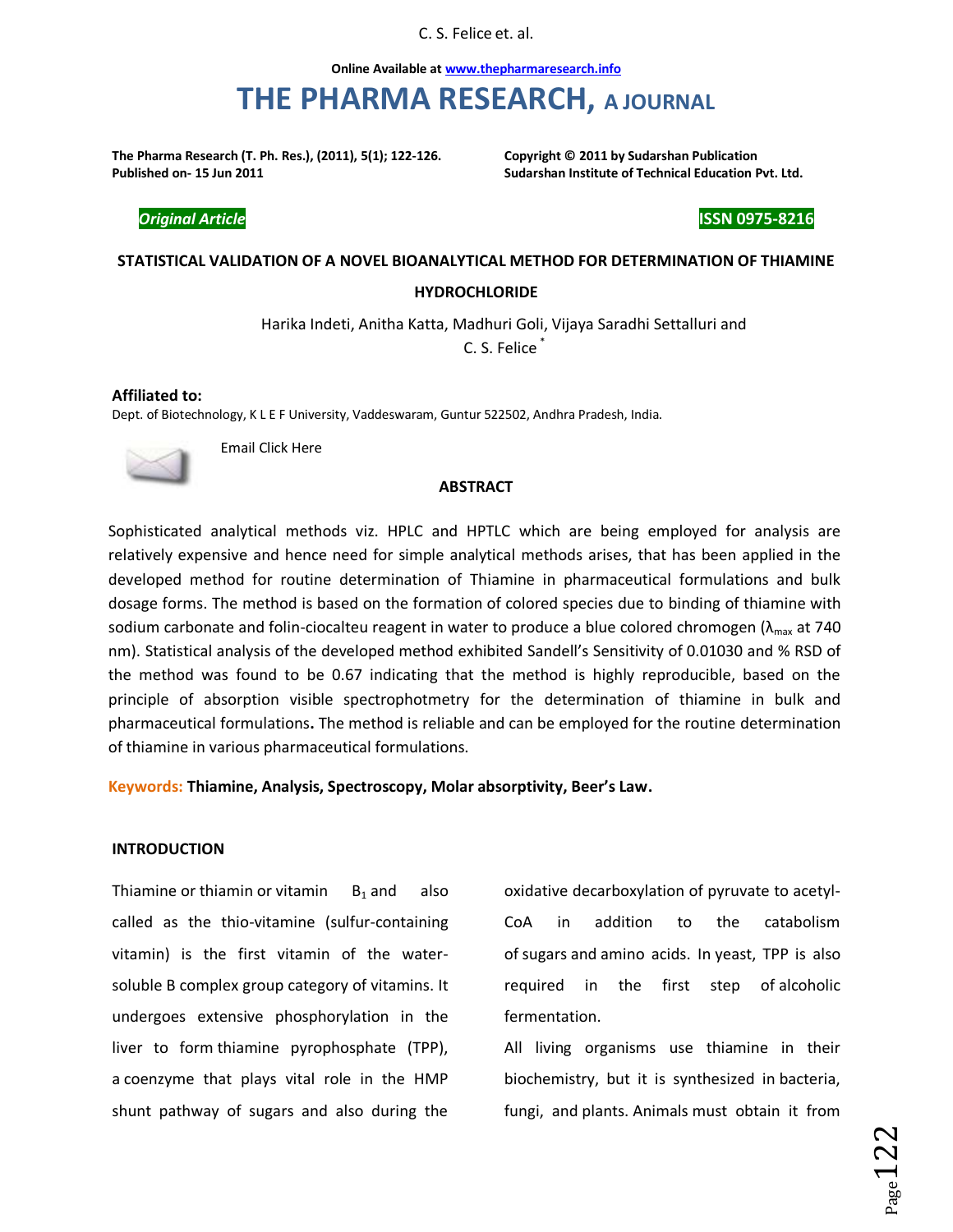their diet. Insufficient intake in birds produces a characteristic polyneuritis, and in mammals results in a disease called beriberi affecting the peripheral nervous system (polyneuritis) and the cardiovascular system, In less deficiency, it include malaise, weight loss, irritability and confusion.

Only a few,  $HPLC^{3,4}$  LC-MS<sup>5</sup>, Polarimetry<sup>6</sup> Spectrophotometric<sup>7-14</sup> methods appeared in the literature for the determination of Thiamine and its derivatives in bulk and pharmaceutical formulations. As the number of available procedures that could be of utility to a smallscale industry were found to be less the author has proposed a simple, sensitive and standard method as described below for the routine quality control analysis of thiamine in formulations and dosage forms.

#### **EXPERIMENTAL**

#### **Instrumentation:**

Spectral and absorbance measurements are made with Genesis 10UVS, UV – Visible split beam spectrophotometer manufactured by Thermo Scientific,

## **Reagents:**

All the chemicals used were of analytical grade. All the solutions were freshly prepared with double distilled water. Freshly prepared solutions were always used. For this method, freshly prepared solutions of 20% sodium carbonate and folin-ciocalteu reagent (1: 3 Diluted) were prepared.

#### **Standard and Sample solution of Thiamine:**

About 100 mg of Thiamine was accurately weighed on a digital single pan balance and dissolved in 100 ml of water in a volumetric flask to prepare a solution that has a concentration equal to 1 mg/ml standard solution and further dilutions were made with the same solvent to obtain a solution of 100μg/ml for the proposed method.

#### **Assay Procedure:**

To a series of 10 ml volumetric flasks containing different samples of thiamine ranging from 0.4 to 2.0 ml (1ml = 100  $\mu$ g) and aqueous solutions of 20% sodium carbonate (2 ml), were added to all the flasks and kept aside for 10 minutes with occasional shaking and then the solution was made up to the mark in all the flasks Folinciocalteu reagent (1.5 mL) is added and the absorbance of the blue colored solution was measured at 740 nm against the corresponding reagent blank. The amount of Thiamine was computed from the corresponding calibration curve.

### **RESULTS AND DISCUSSION**

The proposed methods are based on reduction of the aromatic groups present in thiamine by folin ciocaltaeu reagent followed by complex formation with sodium carbonate to form a blue colored complex with  $\lambda_{\text{max}}$  at 740 nm. The optical characteristics such as absorption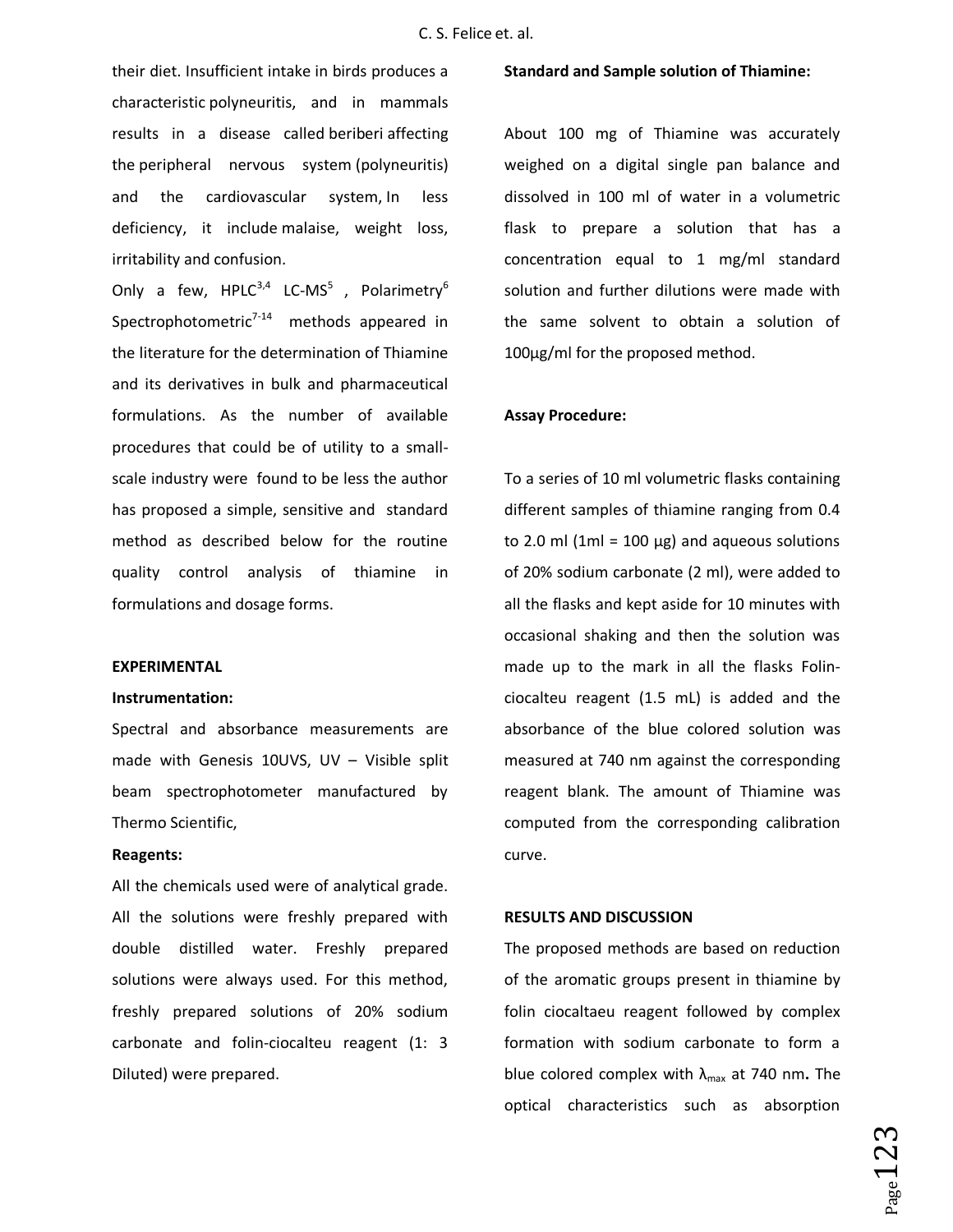maxima, Beer's law limits, molar absorptivity and sandell's sensitivity for these methods are presented in Table-1. The regression analysis using the method of least squares was made for the slope (a), intercept (b) and correlation coefficient (r) obtained from different concentrations was summarized in Table-1. The precision and accuracy were found by analyzing

six replicate samples containing known amounts of the drug and the results are summarized in Table-1.

The proposed methods are simple and sensitive with reasonable precision and accuracy. These can be used for the routine determination of thiamine in quality control analysis.

| Parameter                                                       | M <sub>2</sub>                                  |
|-----------------------------------------------------------------|-------------------------------------------------|
| Name of the Method                                              | Sodium carbonate and Folin<br>Ciocaltaeu method |
| $\lambda_{\text{max}}$ (nm)                                     | 740                                             |
| Beer's law limits $\mu$ g /ml)                                  | $4 - 20$                                        |
| Molar absorptivity (1 mole <sup>-1</sup> cm <sup>-1</sup> )     | $1.9174 \times 10^{4}$                          |
| Sandell's sensitivity<br>(µg /cm $^{2}$ /0.001 absorbance unit) | 0.0130                                          |
| Regression equation $(Y = a + bc)$                              |                                                 |
| Slope (b)                                                       | 0.0097                                          |
| Intercept (a)                                                   | $-0.4649$                                       |
| Correlation coefficient (r)                                     | 0.9999                                          |
| Standard deviation                                              | 0.0107                                          |
| % Relative standard deviation                                   | 0.67                                            |
| % Range of Error (Confidence limits)                            |                                                 |
| $0.05$ level                                                    | 0.5669                                          |
| 0.01 level                                                      | 0.8388                                          |

|  | TABLE-1 Optical characteristics, precision and accuracy of the proposed method |
|--|--------------------------------------------------------------------------------|
|--|--------------------------------------------------------------------------------|

\* Y= a + bx, where'Y'is the absorbance and x is the concentration of niacin in Mg/ml, \*\* for six replicates.

# **TABLE- 2 Assay and recovery of Thiamine in Bulk Dosage forms**

| Bulk<br>Dosage<br>forms |   | Labelled<br>amount | Percent<br>recovery by<br>proposed<br>method |
|-------------------------|---|--------------------|----------------------------------------------|
| Pack 1                  |   | 10 <sub>mg</sub>   | 9.5                                          |
| Pack                    | 2 | 10 <sub>mg</sub>   | 9.6                                          |
| Pack                    | 3 | 10 <sub>mg</sub>   | 9.68                                         |
| Pack                    | Δ | 10 <sub>mg</sub>   | 10.05                                        |

## **ACKNOWLEDGEMENTS**

The authors are grateful to Koneru Lakshmaiah College of Engineering, Guntur for their continuous support and encouragement and for providing the necessary facilities.

## **REFERENCES**

1. Anderson SH, Charles TJ, Nicol AD (1985). Thiamine deficiency at a district general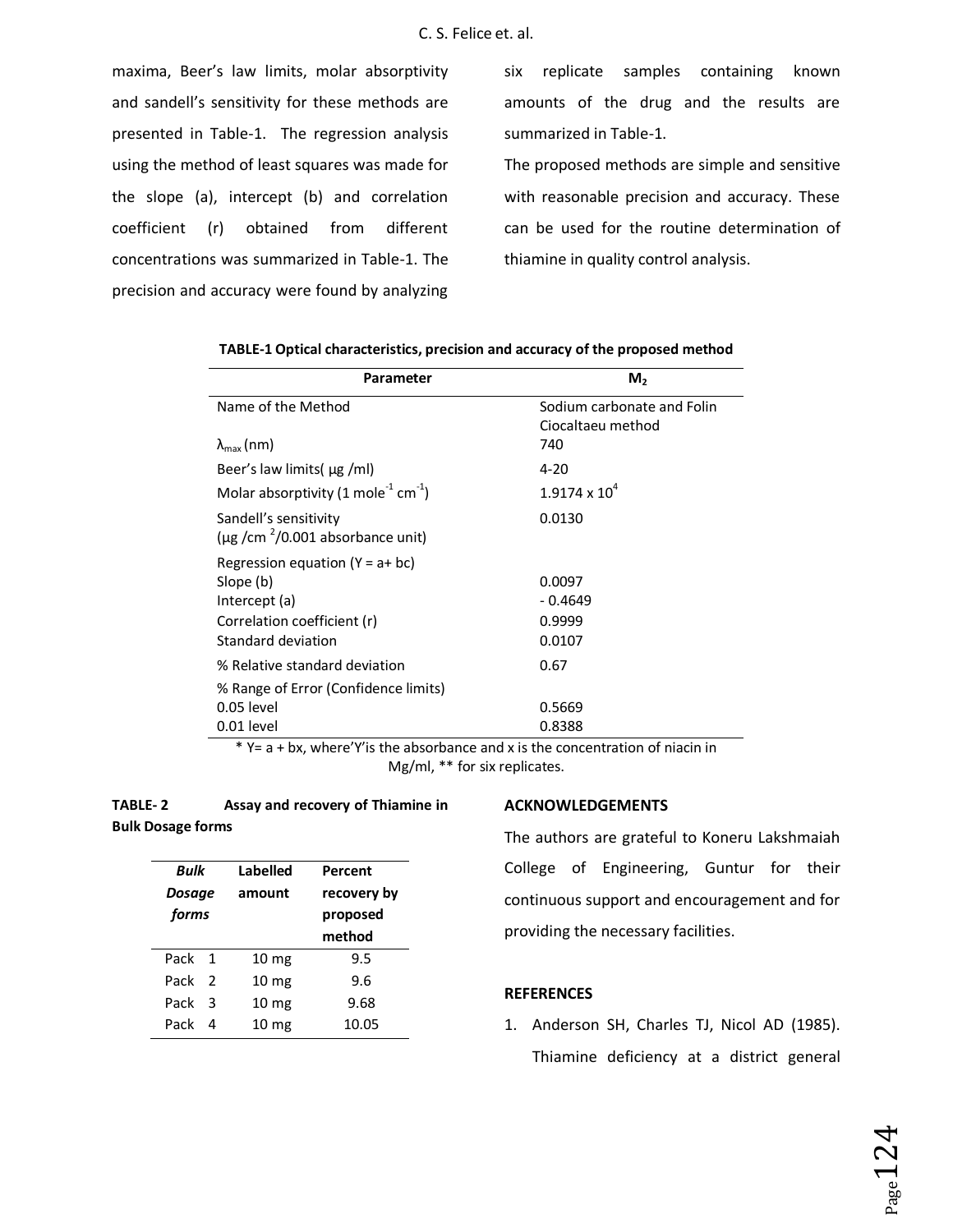hospital: report of five cases. Q. J. Med. 55: 15-32.

- 2. Nichols HK, Basu TK (1994). Thiamin status of the elderly: dietary intake and thiamine pyrophosphate response. J. Am. Coll. Nutr. 13:57-61.
- 3. Chimezie Anyakora, Ibukun Afolami2, Teddy Ehianeta1and Francis Onwumere, HPLC analysis of nicotinamide, pyridoxine, riboflavin and thiamin in some selected food products in Nigeria.. 13 March, 2008
- 4. Amidizic Rada,Brboric Jasmina,Cudina Olivera,Vladimirov Sote RP-HPLC determination of vitamins B1, B3, B6, folic acid and B12 in multivitamin tablets. Journal of the Serbian chemical society. ISSN 0352- 5139.2005, vol. 70, no10, pp. 1229-1235.
- 5. M. Matsuoka / K. Banno K. Yamanaka\* / S. Horimoto /. Analysis of Thiamine in Dried Yeast by High-Performance Liquid Chromatography and High-Performance Liquid Chromatography/ Atmospheric Pressure Chemical Ionization-Mass Spectrometry Analytical Chemistry Research Laboratory, Chromatographia Volume 39, Numbers 1-2, 91-96, DOI: 10.1007/BF02320465.
- 6. I.A. Sevostyanova and G.A. Kochetov, Optical Characteristics of Thiamine in Model Systems and in Holoenzyme Volume 69, Number 9, 963-970, DOI: 10.1023/B:BIRY.0000043538.41752.
- 7. Cizhara A, Ansario, Faiyaz H, M vaid and Iqbalahmad Spectral study of photolysis of aqueous cyanocobalamin solutions in presence of vitamins B. . Pakistan Journal of Pharmaceutical Sciences .Vol. 17, No.2, July 2004, pp.93-99.
- 8. Jordan F, Zhang Z, Sergienko E Spectroscopic evidence for participation of the 1'4'-imino tautomer of thiamin diphosphate in catalysis by yeast pyruvate decarboxylase.. 2002 Jun; 30(3):188-98.
- 9. Daneţ and J.Martinez Fiaspectrophotometric determination of thiamine after UV-irradiation. Andrei F. Calatayud accepted 27 June 1994. Volume 41, Issue 12, December 1994, Pages 2147- 2151
- 10. Elsayed MA, Belal SF, Elwalily AM, Abdine H, Spectrophotometric determination of tolbutamide, thiamine hydrochloride, and pyridoxine hydrochloride in combination products, J Pharm Sci. 1979 Jun;68(6):739- 41.
- 11. Mohamed E. Abdel-Hamid, Magda H. Barary, Ekram M. Hassan and Mahmoud A. Elsayed, Spectrophotometric determination of ascorbic acid and thiamine hydrochloride in pharmaceutical products using derivative spectrophotometry, *Analyst*, 1985, 110, 831-835.
- 12. Aberásturi, F. J., Jiménez, A. I., Arias, J. J. and Jimenez, F. (2002), Simultaneous Spectrophotometric Determination of Folic Acid, Pyridoxine, Riboflavin, and Thiamine